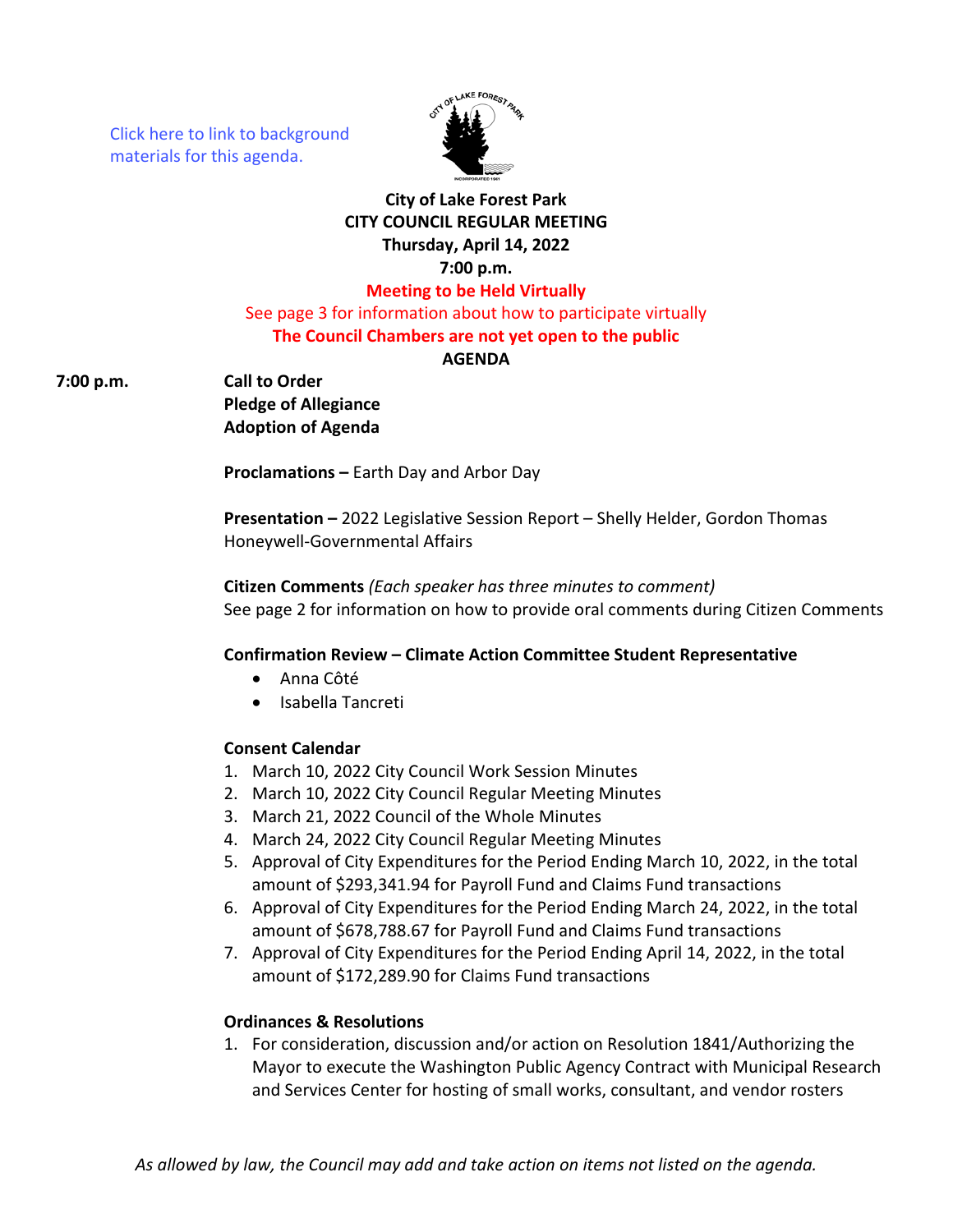- 2. For consideration, discussion and/or action on Resolution 1842/Authorizing the Mayor to sign American Rescue Plan Act (ARPA) Grant Agreement between the City and Lake Forest Bar & Grill, LLC
- 3. For consideration, discussion and/or action on Resolution 1843/Authorizing the Mayor to sign a Public Works contract agreement with Agostino Construction, Inc. for accessible curb ramps construction
- 4. For consideration, and discussion on Ordinance 1239/Granting to Level 3 Communications, LLC a Master Permit for Five Years

### **Action or Discussion**

1. Consideration of Climate Action Committee membership structure

### **Other Business**

# **Council Committee Reports Council/Mayor/City Administrator Reports**

- 1. Councilmember Reports
- 2. Mayor's Report
- 3. City Administrator's Report—April 14, 2022

### **Executive Session – Regarding Collective Bargaining – Per RCW 42.30.140(4)(a)**

#### **9:00 p.m. Adjourn**

**Future Schedule** Thursday, April 21, 2022 City Council Budget and Finance Committee Meeting 6 pm *virtual meeting* Monday, April 25, 2022 City Council Committee of the Whole Meeting 6 pm *virtual meeting* Thursday, April 28, 2022 City Council Regular Business Meeting 7 pm *virtual meeting*

### HOW TO SUBMIT ORAL AND WRITTEN COMMENTS

<https://www.cityoflfp.com/615/Virtual-Meetings-during-COVID-19> (use CTRL+CLICK to open this link) *Written comments for public hearings will be submitted to Council if received by 5:00 p.m. the date of the meeting; otherwise, they will be provided to the City Council the next day. Because the City has implemented oral comments, written comments are no longer being read under Citizen Comments.*

#### MOBILE DEVICE NOTE

If you are accessing this agenda on a mobile device and do not have the ability to use CTRL+CLICK to access the linked information on this page, please see the PDF document that is associated to the right of this sentence.

**Instructions for participating in this meeting virtually are on the next page.**

*As allowed by law, the Council may add and take action on items not listed on the agenda.*